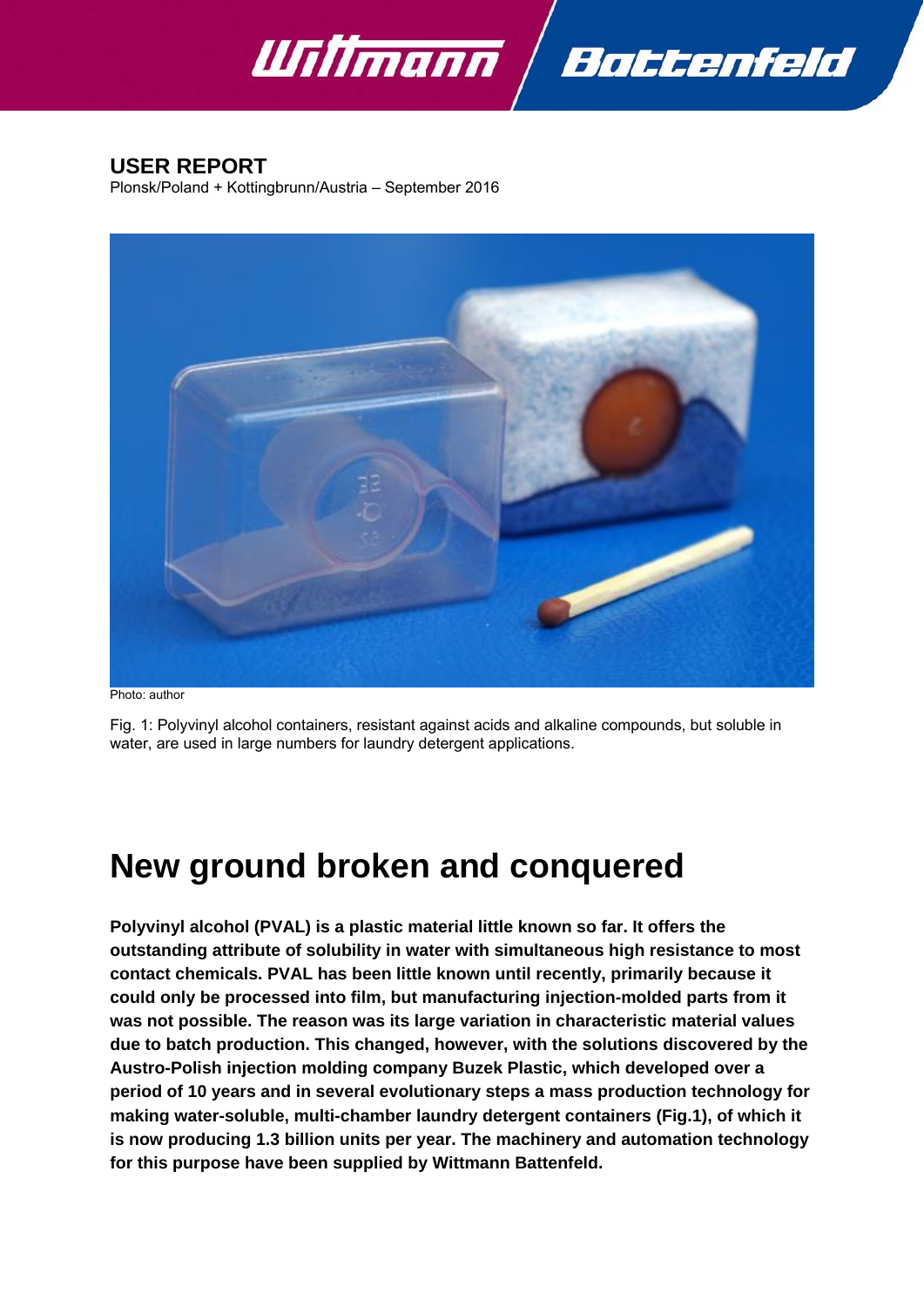

#### **Polyvinyl alcohol, largely unknown in spite of unique attributes**

Polyvinyl alcohol (PVAL) was first produced in 1924 by the German chemists Wilhelm Hermann and Wolfram Hähnel and is thus one of the oldest types of plastic material. It is interesting to note in this connection that PVAL cannot be obtained directly from the vinyl alcohol monomer, but only by way of a hydrolytic reaction (also known as saponification) with sodium hydroxide from the even more ancient plastic material polyvinyl acetate (PVAC), which the chemist Fritz Klatte, also from Germany, had already produced for the first time in 1913. Just as interesting is the fact that both these plastic materials, although directly related to each other, have different attributes. Polyvinyl acetate is insoluble in water, butanol, diethyl ether, petroleum ether and aliphatic hydrocarbons, but soluble in low alcohol concentrations, numerous ketones, esters, cyclical ethers, and aromatic and chlorinated hydrocarbons. Polyvinyl alcohol is totally different: it is water soluble, but resistant to most anhydrous organic solvents.

Polyvinyl alcohol production can be controlled with the result of PVAC being transformed either entirely or only partly into PVAL. The more residual acetate the polyvinyl alcohol still contains, the lower its solubility in water. The varying acetate content also causes variations in melting point, melt viscosity and processing parameters. While the melting point for fully hydrolyzed PVAL is about 230°C, it ranges from 180 to 200°C for partly hydrolyzed types. The density ranges from 1.21 to 1.31 g/cm<sup>3</sup>, depending on the type of material.

What both plastic materials have in common compared to other plastic materials, is the shorter length of their polymer chains. It ranges from 100 to 5000 and fluctuates from one batch to the next, depending on process conditions. The resulting mechanical properties of PVAL also depend on its water content, since water diffused into it acts as a softening agent. Therefore PVAL loses some of its tensile strength but gains in elasticity with high atmospheric humidity.

Moreover, PVAL is an excellent film formation agent with good wetting properties. Consequently, watery solutions are processed as ingredients for glues or adhesives and for thickeners in hair sprays or shampoos. They are also used as additives in paper processing, or as mold release agents in the production of fiber composite parts, which can subsequently be rinsed off. In PET bottle production, PVAL is used as a  $CO<sub>2</sub>$  barrier layer. It is also quite common in film production, for example for packaging bags intended to be dissolved. Somewhat more exotic are forensic applications, where pads with layers of PVAL are used to track traces of gunpowder.

#### **PVAL injection molding = breaking new ground**

Throughout its history of almost a century, polyvinyl alcohol melt has hardly ever or never been processed by injection molding. The main reasons were a lack of product ideas as well as fluctuations in material key figures by up to plus/minus 20 per cent.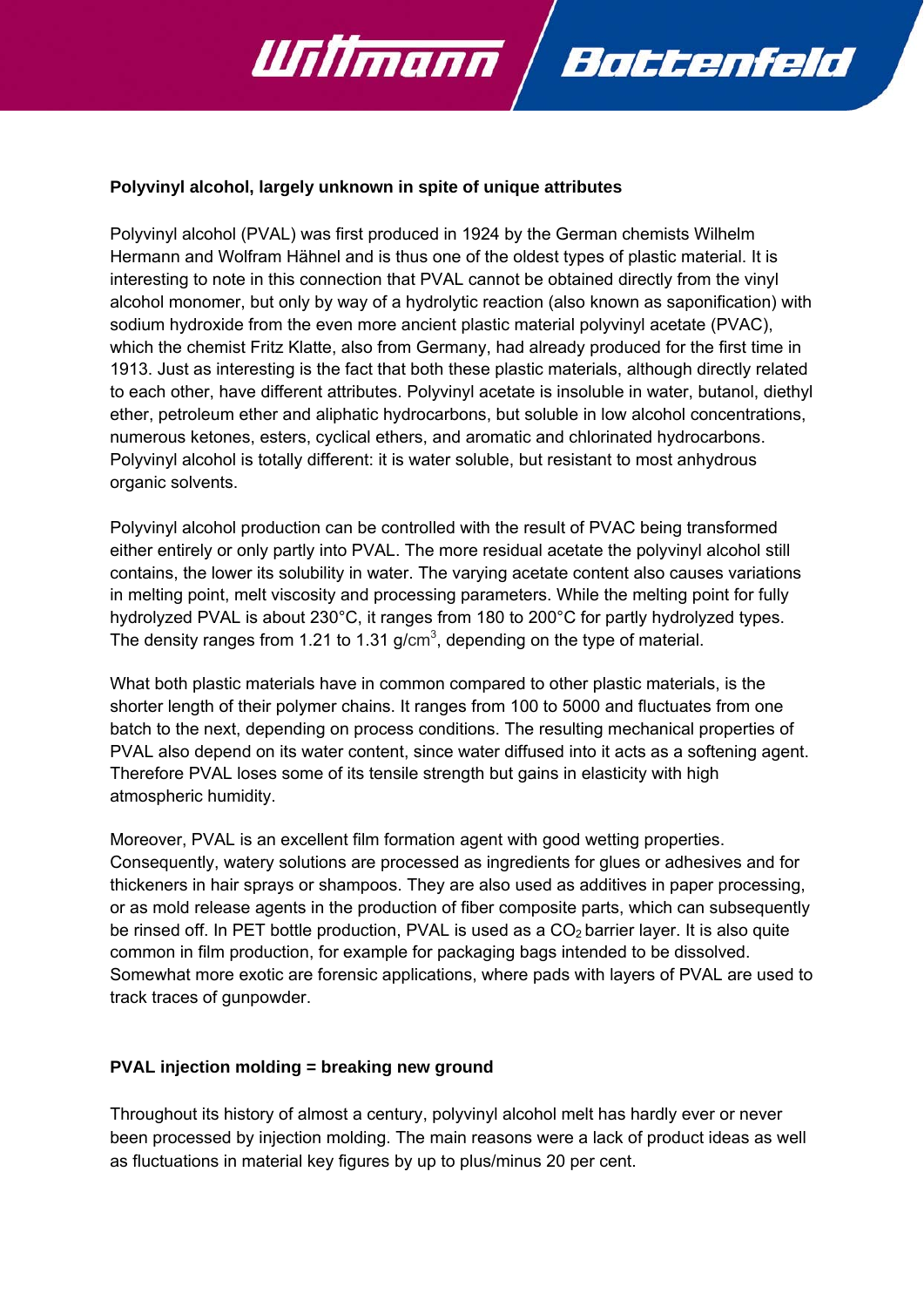This was the starting point in 2003, when a multi-national chemical company made an enquiry at Buzek Kunststoffverarbeitung in Austria about production equipment to manufacture injection-molded single portion packages for dishwashing granulate. Andreas Huber, Managing Director and CEO of Buzek Holding GmbH in Austria and Buzek Plastic Poland, recalls: "New technical challenges in terms of injection molding processes have always fascinated me. Here, the foundation was laid while I was still Product Manager for Special Materials at Battenfeld. I could hardly believe that nobody had yet succeeded in manufacturing mass-produced parts from polyvinyl alcohol. This only became clear to me after the first plasticizing tests, for the results were very similar to wallpaper paste. So the material stuck firmly to the mold. It is not surprising that polyvinyl alcohol is found in every paper glue. Now I knew that the road to series production would be a long one. But on the other hand, I also suspected that if we succeeded, the product would have an enormous potential. So today, I am very glad that my business partner Günter Buzek and I were also able to gain the cooperation of the Battenfeld management for this project. Their giving it the green light meant that we were jointly able to start the systematic development of an appropriate application technology."

Bottenfeld

<u> Ulifimann</u>

Following several preliminary tests, a low-viscosity type of PVAL originally developed for the paper industry emerged as the basis for an injection-moldable type of feedstock. It was the starting point from which a material compound which could be processed was developed in an iterative series of tests with various auxiliary additives for processing. Once this compound had been created, the company successfully produced the thin-walled 30 x 40 x 15 mm container (Fig.1) first with a single-cavity mold, then a 4-cavity and finally a 12-cavity mold. Tests at the Battenfeld technical lab on the all-electric injection molding machine models BA 1000/500 CDK-SE and EM 1600/350 revealed that fast injection and highprecision injection pressure control would bring about the break-through, even though reject rates of about 15 to 20 per cent still had to be accepted, due to batch-related fluctuations in material data.

## **Application technology becoming a project in its own right**

In the course of testing, it became obvious that PVAL processing required significantly more expert knowledge than could be expected from a newcomer to injection molding production such as the chemical company which had made the enquiry. Consequently, Andreas Huber decided jointly with another former Battenfeld colleague by the name of Günter Buzek, who had been operating an injection molding plant of his own since 1999, to present their offer to the chemical company for handling the production as a sub supplier. They still maintained this offer, even when the negotiations were no longer about delivering supplies from Austria, but about the construction of an "in-house production facility" at the company's Polish filling plant, and they established Buzek Plastic Poland Sp.z.o.o. in May 2005. Using three hydraulic HM 270/1330 machines from Battenfeld with rechargeable injection batteries, the leap from a 12-cavity test mold to 32-cavity hot-runner molds was made, and series production was started. In spite of numerous "outliers" among material data and consequently high reject rates, the production got under way. The key factor was a situation-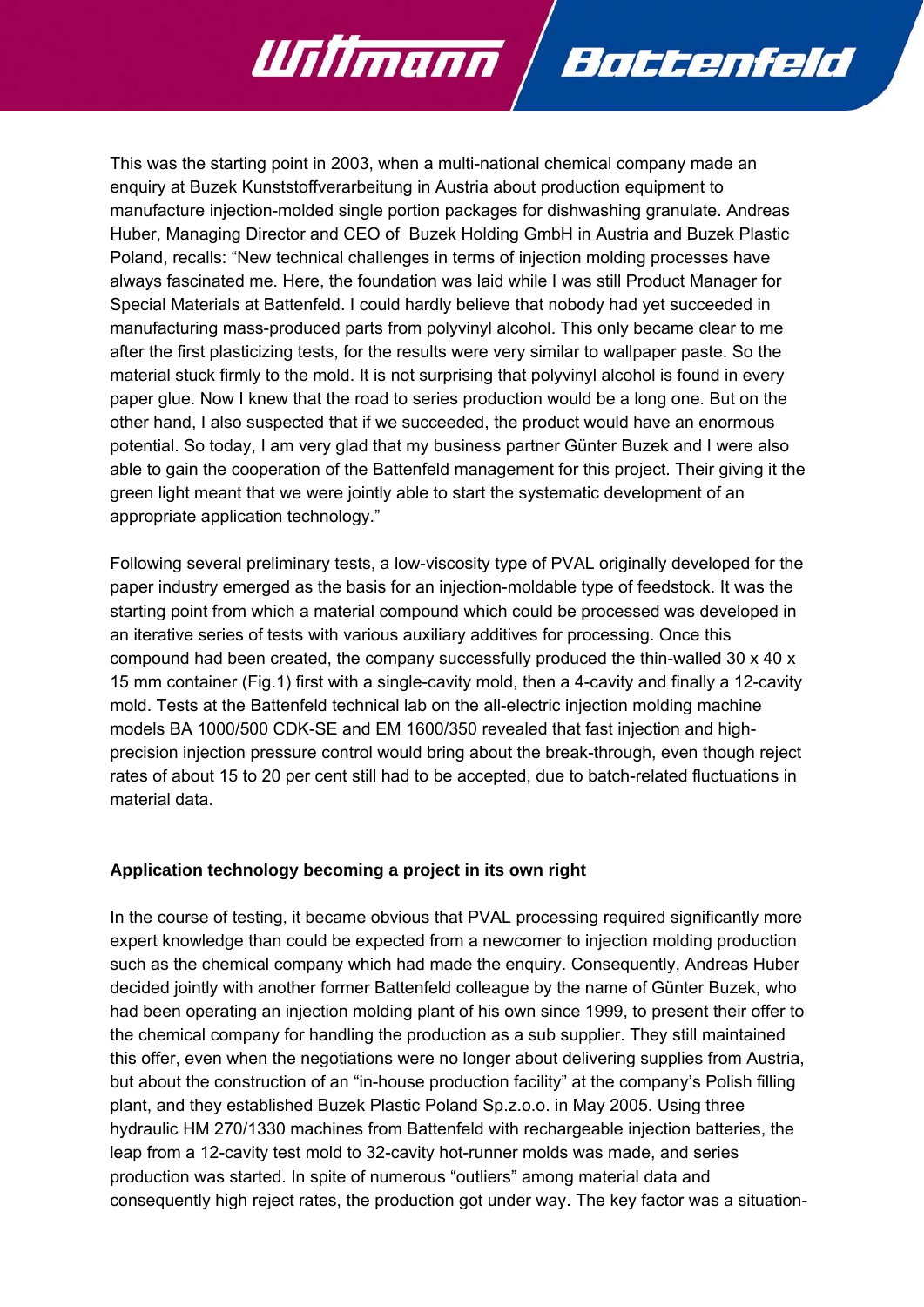

related production method, which consisted of manual parameter adjustment based on continuous observation of the material's behavior and included 100 per cent visual inspection of the finished parts by operating staff on every machine.

#### **2005: evolutionary stage II, 32- and 64-cavity production cells become standard**

After about another year, the process technology and composition of the material compound had been stabilized to the point where a further increase in production capacity could be considered. As the product design was not altered for the time being, the cycle time remained unchanged at 28 seconds, with a scrap rate of about 15 per cent. What had to be further improved though, was the method of visual parts inspection. Instead of separate inspection on every machine, a multi-track parts transfer system was installed, to which several machines were connected, and which transported the parts to a central inspection station where every single part was still inspected by human staff.

In 2008, the production routine of the Buzek team had been stabilized to the extent that the number of cavities could be doubled once more, this time from 32 to 64. However, the aim was not only to double the number of cavities, but also to combine this with a reduction in cycle time. To provide the necessary prerequisites, the molded part was re-designed in close cooperation with the customer's engineers, with a selective reduction of wall thicknesses which led to a 15 % decrease in both part weight and cycle time. But this required larger and faster machines. Because of positive past experience, Battenfeld was again selected as equipment supplier, and the hydraulic models chosen were HM 400 / 2250 machines, again with rechargeable injection batteries, including Battenfeld robots and parts transfer systems. The result of this evolutionary stage was impressive: within only three years from production start-up, the company had increased production output by 300% and simultaneously reduced the scrap rate from 15 to 9 per cent. The high output volume forced the company to create a new concept for quality inspection of the finished parts. This was no longer feasible using human staff, neither economically nor in terms of available human resources. To solve this problem, the Buzek team installed a supporting visual inspection system with automatic separation of rejects. A mere supporting system, because it was able to recognize only the parts' general completeness, but not every defect in minor details.

#### **2013/14: evolutionary stage III, a new plant according to the Industry 4.0 concept**

In 2012, when the space available at the in-house production facility was fully utilized by 19 production units and further growth rates were planned, Buzek Plastic decided to build a new, additional production facility outside the customer's plant. The latest production methods were to be implemented, unencumbered by existing structures. The guiding principle was the desire for complete networking of data across all production steps, with an additional facility for automatic control within pre-set quality tolerances, as described in Industry 4.0 concepts. The central idea was to create an automatic zero-reject system by automated interaction between the various production steps. (Fig. 2).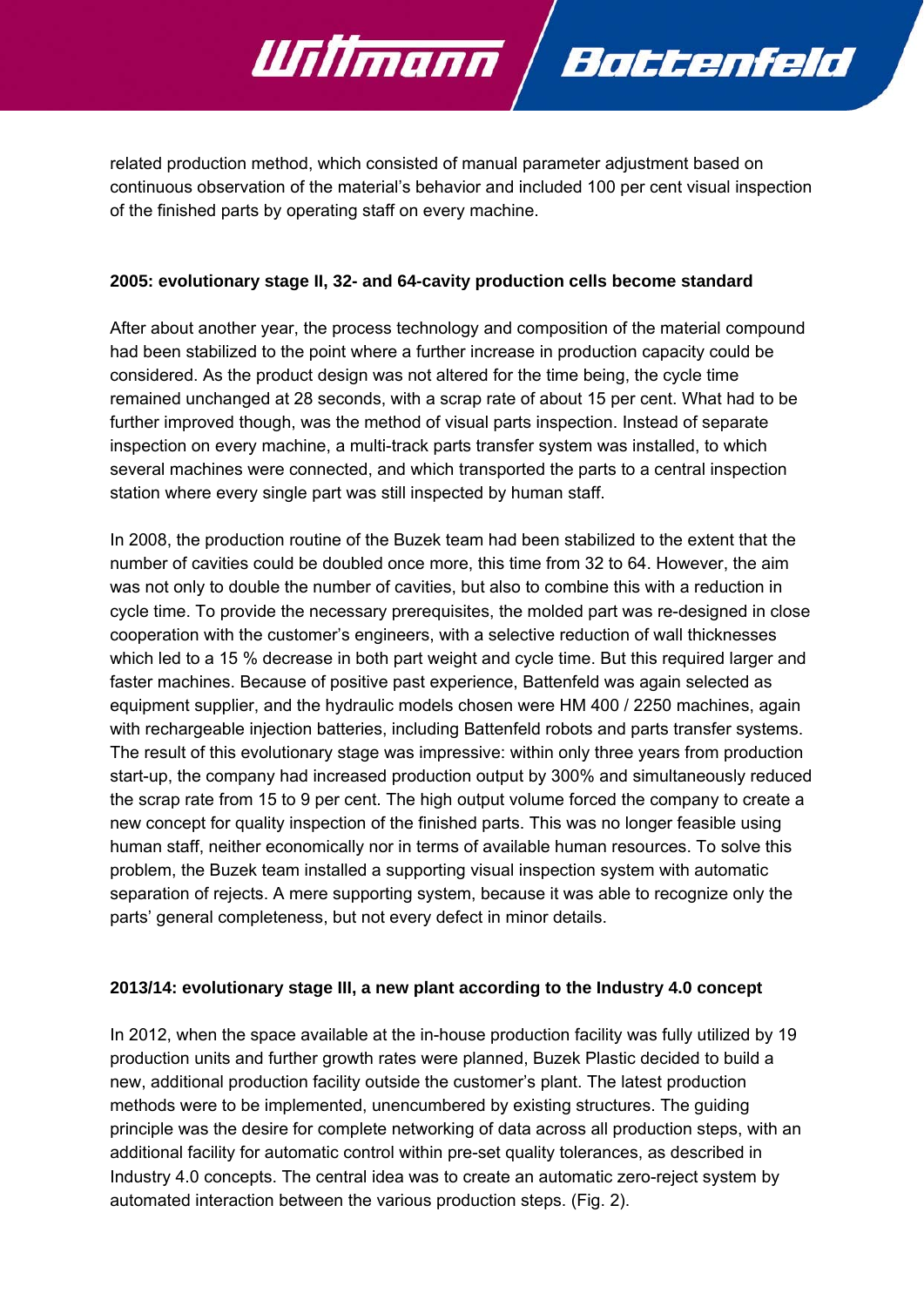

Battenfeld

Willmann

Thanks to their extensive production centered around injection molding machines and their pioneering work with interface technology (Wittmann 4.0 system), our concept of a production plant regulating itself within certain limits was not dismissed as a kind of utopia, but realized step by step together with us".

Parallel to the plant design, a re-design process was initiated in close cooperation with the container customer, whose agenda included a product cost cut by way of a further reduction in weight and significant shortening of the cycle. To cut a long story short: these targets were reached in the form of 10 per cent less weight (with external dimensions remaining unchanged) and an expected 25 per cent shortening of the cycle time. But with all of this, the capacity of the hydraulic machines was stretched to the limit. Consequently, a changeover to servo-electric injection molding technology presented itself as the only sensible alternative. However, such aggregates were not yet available in the required size. Therefore, some additional development work had to be done in this area too. In a lively dialog between Andreas Huber and the Battenfeld engineers, the development of the performance specifications was addressed, which were then realized for the first time in the form of the hybrid machine model *MacroPower* E 450/2100, with a hydraulic 2-platen clamping unit with 450 tons clamping force and a servo-electric size 2100 injection aggregate (Figs 3 to 5).

Each injection molding machine was transformed into a production cell by adding a linear robot and a revolving pallet transfer system for finished parts photography with integrated parts inspection and handling stations. Of special significance is the vision system for part quality assessment, adapted to the drastically increased production quantities and quality requirements. Now, equipped with 12 cameras and a mirror system and synchronized with the cycle, it takes photos of every one of the 64 finished parts from five directions and passes these on to the downstream analysis system. This system's software is able to detect 23 different kinds of defects (Figs.6 and 7). Faulty parts are sorted out by a pick-and-place handling device and replaced by good parts from a parts buffer immediately following their passage through the photo station. This ensures that only 100 per cent good parts are passed on to the automatic packaging station (Figs 8 and 9). Within the peripheral parts handling system, all finishing stations communicate with each other according to a specially developed logistics algorithm to compensate fluctuations in capacity.

On the whole, the performance level achieved at the new plant is something to be proud of. Not only was the output per injection molding cell increased by more than 400% within eight years, but the scrap rate was reduced from originally 15 per cent to now less than 3 per cent as well.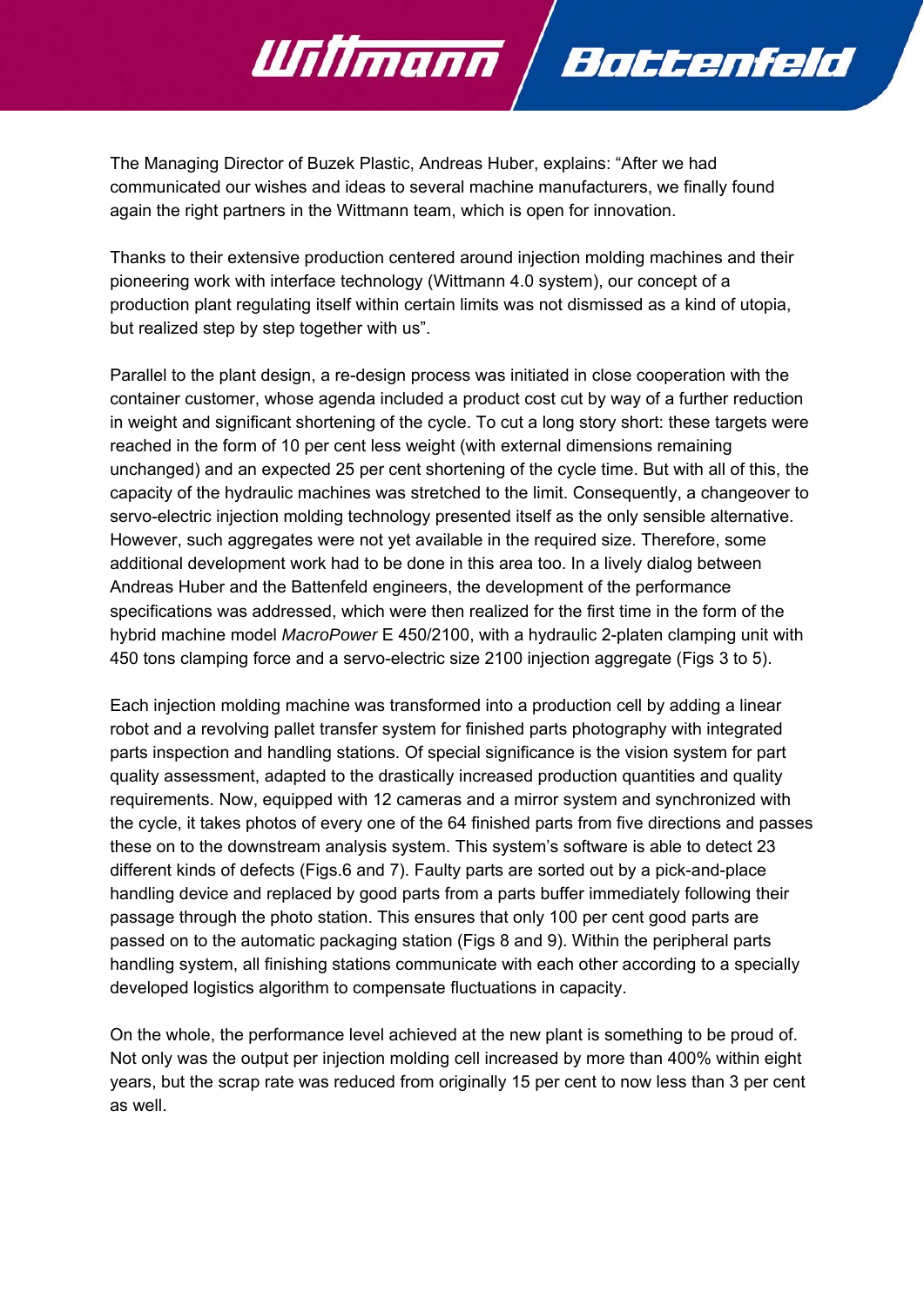



#### **Evolutionary stage IV in view**

Now all fully automatic production cells at the new plant are once again utilized to 100%. The next evolutionary step is replacing the older equipment on the in-house production floor by additional production cells at the new plant. Again this not only involves another increase in capacity, but also another rise in efficiency. Thanks to latest innovative design adjustments which will enable a further reduction in product weight, there are realistic prospects of another 300 per cent increase in productivity.

The author Reinhard Bauer – TECHNOKOMM Free-lance editor for plastics technology reporting E-Mail: office@technokomm.at

Press contact: WITTMANN BATTENFELD GmbH Gabriele Hopf, Marketing Manager Tel.: +43 2252 404 – 1400 E-Mail: gabriele.hopf@wittmann-group.com

## **About WITTMANN BATTENFELD**



WITTMANN BATTENFELD is a company of the WITTMANN Group with its headquarters and production plant in Kottingbrunn / Lower Austria. The company focuses on plastics injection molding technology and covers the entire machinery portfolio, ranging from micro injection machines with 5 and 15 t clamping force to large machines with 2,000 tons clamping force. Extensive additional technology packages, such as special equipment for multi-component, foam or fiber composite injection molding, round off the company's product range. In combination with the range of the WITTMANN Group, a leading supplier of robotics and peripherals for material feeding, WITTMANN BATTENFELD is able to supply complete injection molding lines including Industry 4.0 data networking.

Further information is available on www.wittmann-group.com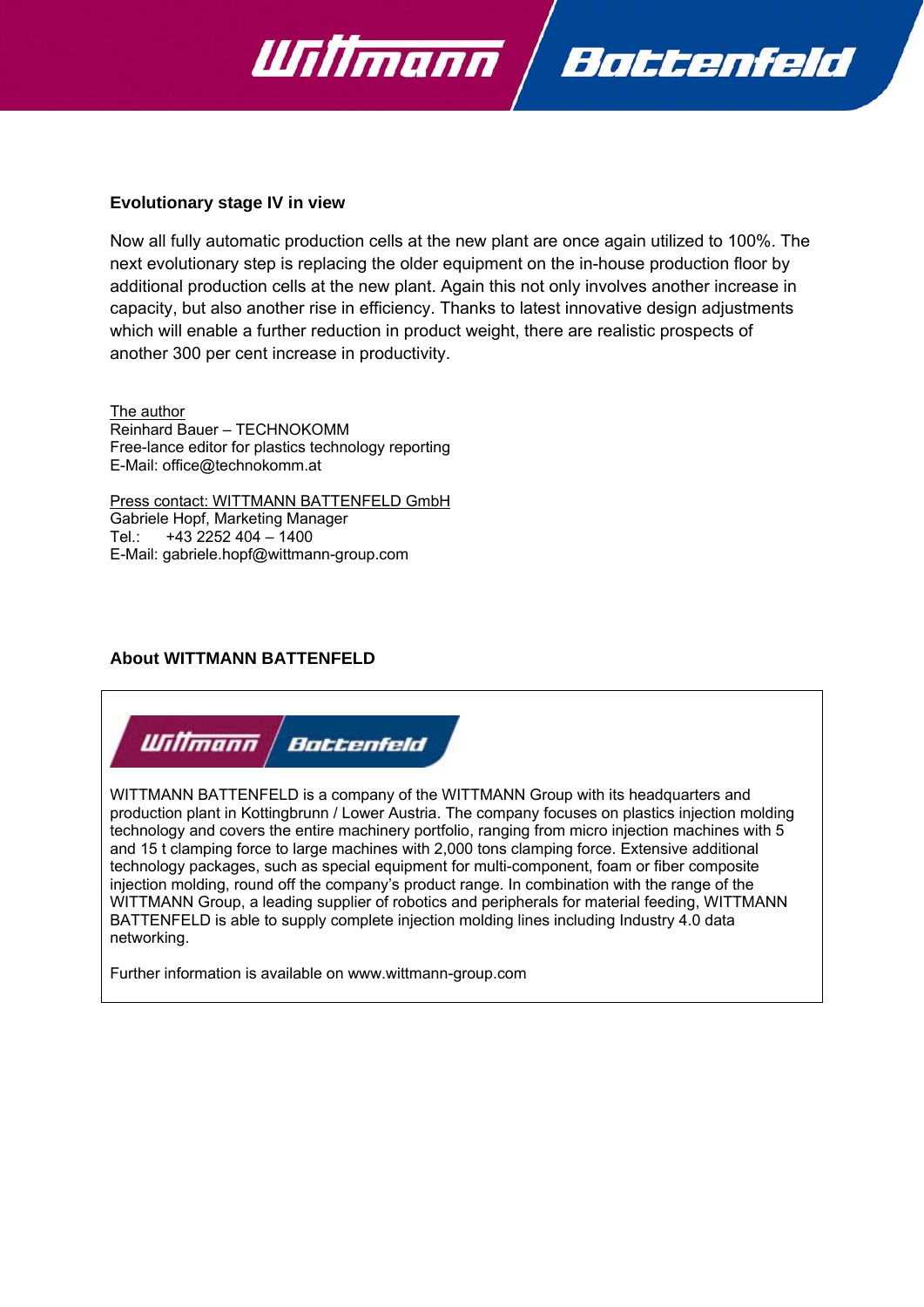

**About BUZEK PLASTIC POLAND SP Z O O** 



Buzek Plastic Poland based in Warsaw is a member of the BUZEK-HUBER group. The company was established in 2005 and is currently the world market leader in processing water-soluble plastics by injection molding.

The company's origin is an in-house production facility inside the Polish plant of an international chemical company. In cooperation with this company, methods of injection molding water-soluble plastics were developed and patented, and used by Buzek Plastic exclusively for this company's parts production. In 2013, a new production plant according to Industry 4.0 standards was opened in Plonsk in addition to the in-house production facility. Buzek Plastic Poland's second business area apart from injection molding is the development of new fields of application for water-soluble plastics for other industrial purposes.

#### Address:

Buzek Plastic Poland Sp. z o.o. Plac Czesława Niemena 1 / 22 01-748 Warszawa Phone: +48 734 167 801 E-mail: andreas.huber@huber-holding.com Internet: www.huber-holding.com

#### **Illustrations:**



Fig. 2: The production plant of Buzek Plastic Poland in Plonsk, which was built following the principle of data networking according to an Internet 4.0 concept.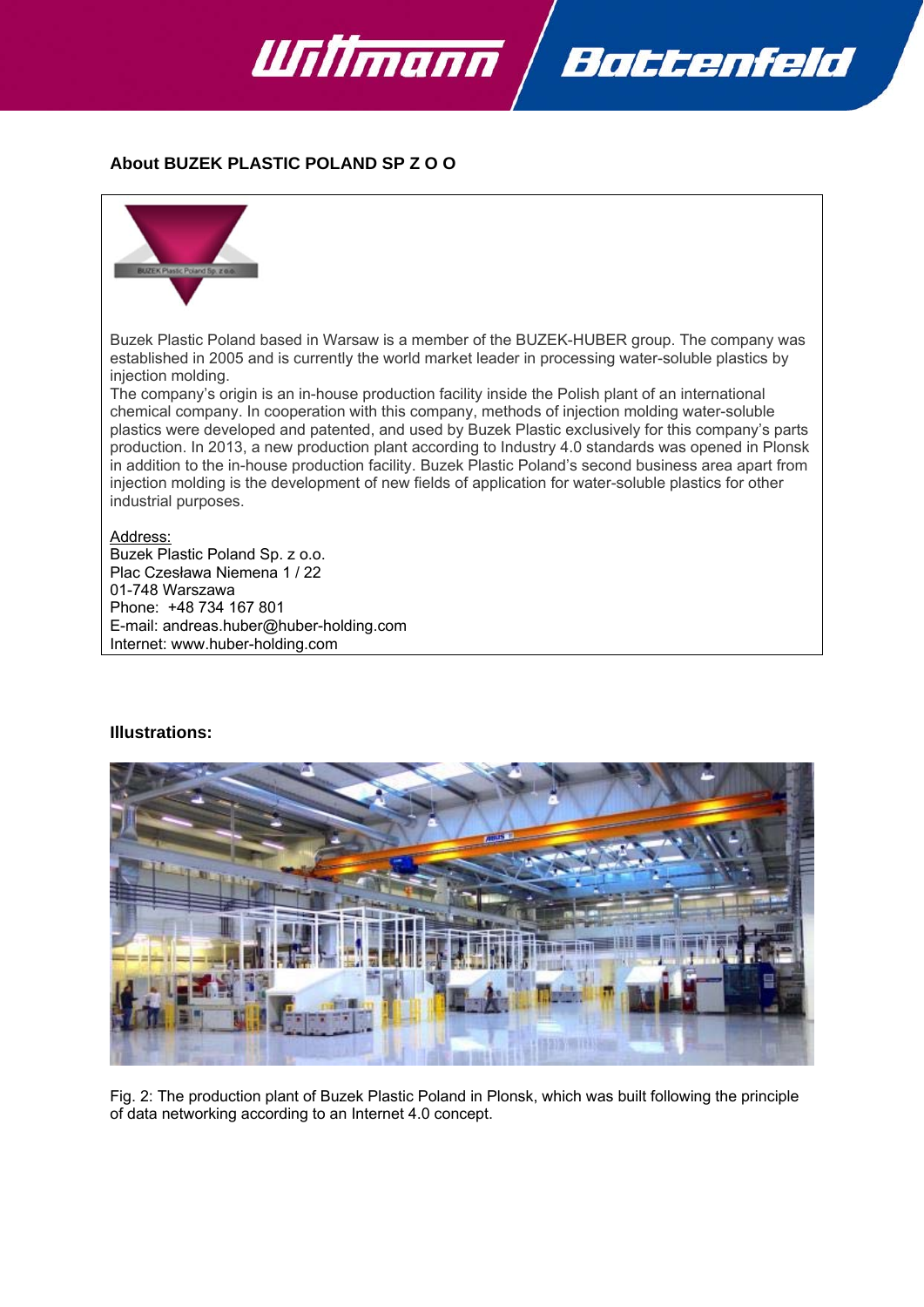



Photo: author

Fig.3: Andreas Huber, Managing Director of Buzek Plastic, in front of the operating panel for material feeding.



Fig.4: Production cells around a WITTMAN BATTENFELD *MacroPowe*r E 450/2100 are used in production. Their high-speed injection capacity combined with high positioning accuracy offers the necessary prerequisites for injection molding of polyvinyl alcohol.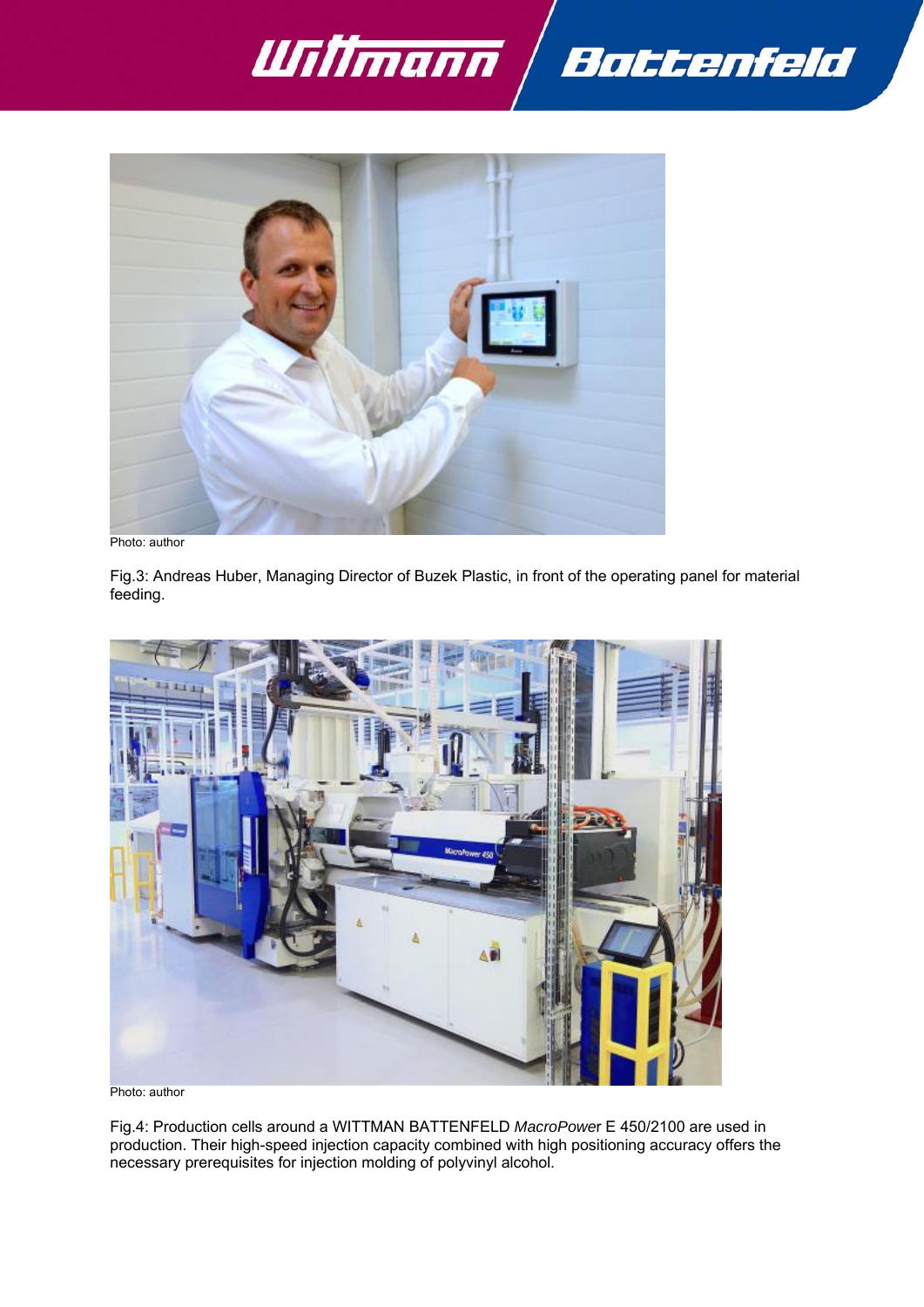



Fig. 5: 64-cavity hot-runner molds are used in production



Fig.6: Every workpiece carrier passes through a vision control station (shown at the bottom on the left) for automatic scanning of every molded part from 5 directions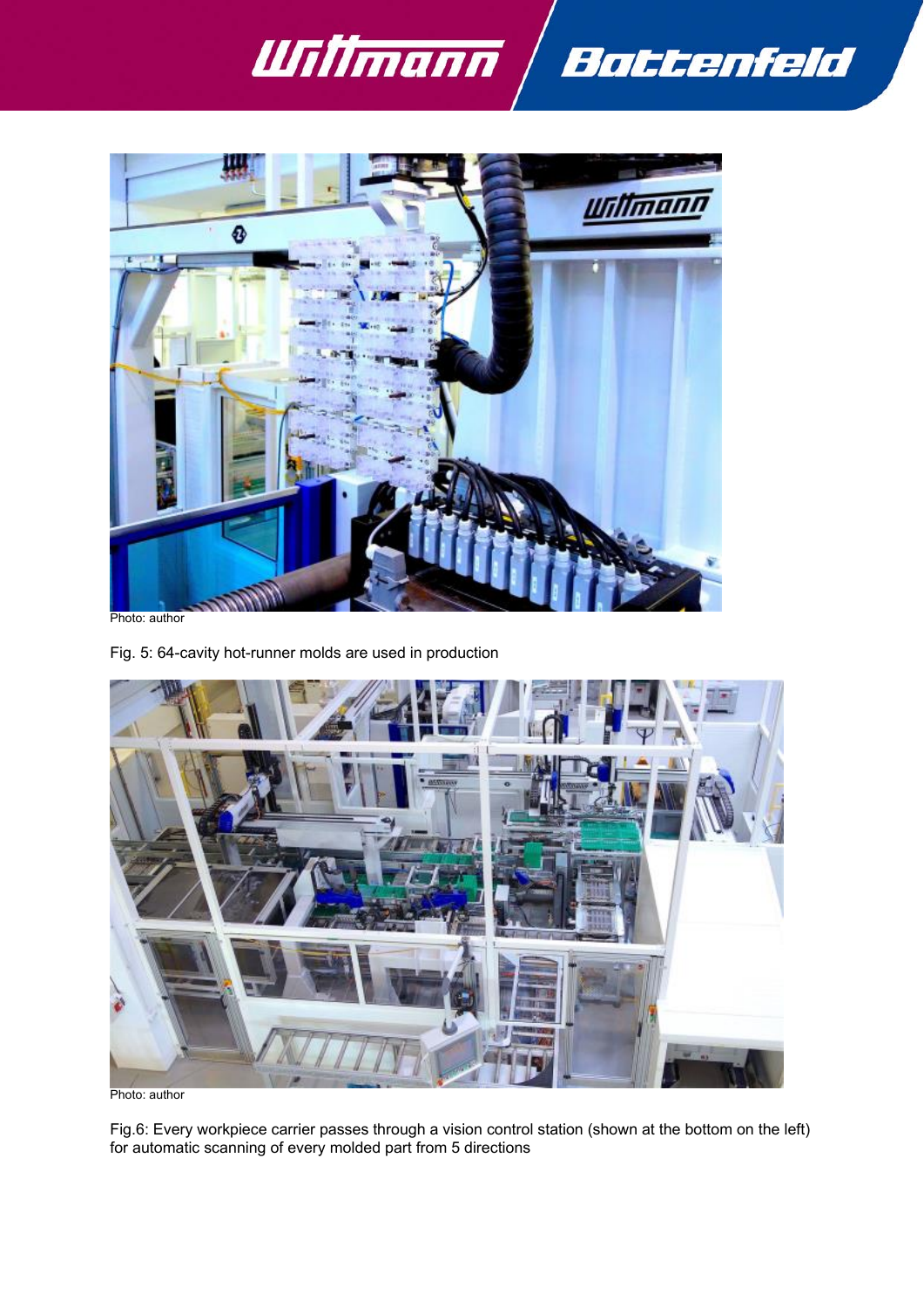



Fig. 7: The quality management system is able to take and analyze 5 pictures of every molded part. For this purpose, 12 cameras plus an additional mirror system are used. The system is capable of shooting 64 x 5 pictures within the machine's cycle time! The analysis system connected with it has been set to identify 23 different potential defects.



Fig.8: Pick& place handling devices subsequently sort out all parts identified as scrap and replace them with good parts (see good parts buffer at the center above the handling station).